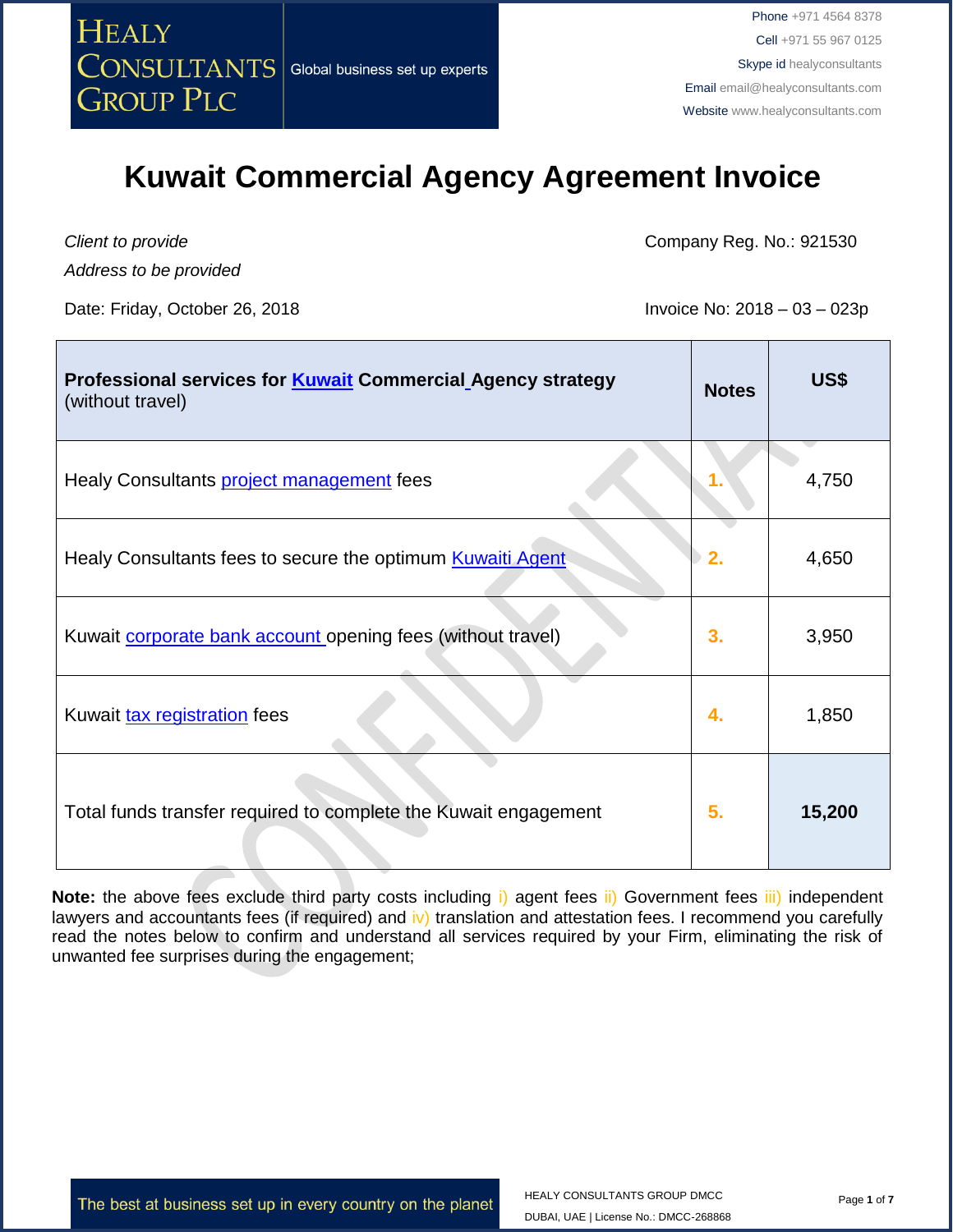### *Notes to invoice above*

**1.** This cost includes Healy Consultants fees to thoroughly research and plan Kuwait [agency](http://www.healyconsultants.com/kuwait-company-registration/)  [agreement](http://www.healyconsultants.com/kuwait-company-registration/) set up for our Client including **i)** payment of retainer fees to multiple lawyers, accountants and other consulting firms **ii)** preparing a detailed [project plan w](http://www.healyconsultants.com/index-important-links/example-project-plan/)ith time lines **iii)** time taken to determine the optimum Kuwait corporate [structure,](http://www.healyconsultants.com/kuwait-company-registration/setup-llc/) including preparation of a detailed comparison table of entities **iv)** ascertain the specific accounting, tax, legal and compliance considerations **v**) finding solutions to [challenges that occur](http://www.healyconsultants.com/engagement-project-management/) throughout the engagement;

This cost also includes Healy Consultants' fees to efficiently and effectively project manage and timely complete our Client's engagement including **i)** collating and supervising the legalization and attestation of all documents **ii)** weekly detailed engagement status updates to our Client **iii)**  weekly Friday conference call;

Healy Consultants project management fees also include the time taken to devise the strategies as to how to **i)** minimise the engagement period **ii)** complete the engagement without our Client travelling **iii)** avoid the need for a specific regulatory license **iv)** open a Kuwait [corporate bank](http://www.healyconsultants.com/saudi-arabia-company-registration/formation-support-services/) account and **v)** secure a virtual [office address](http://www.healyconsultants.com/corporate-advisory-services/virtual-office/) with minimum cost;

Healy Consultants will liaise with multiple independent lawyers and accounting firms to ensure that **i)** your Firm complies with Kuwait commercial regulations **ii)** your Firm's interests are well protected and **iii)** your Firm enjoys all possible tax benefits;

All [engagement fees](http://www.healyconsultants.com/company-registration-fees/) (click link) are agreed and paid up front and agree to the fees published on our country web pages. Consequently, there are no hidden fees, surprises or ambushes throughout the engagement. All engagement deadlines are agreed up front in the form of a [detailed project](http://www.healyconsultants.com/index-important-links/example-project-plan/)  [plan,](http://www.healyconsultants.com/index-important-links/example-project-plan/) mapping out [deliverables](http://www.healyconsultants.com/deliverables-to-our-clients/) by week throughout the engagement term;



Every week during the engagement, Healy Consultants will email our Client a [detailed status](http://www.healyconsultants.com/index-important-links/weekly-engagement-status-email/)  [update.](http://www.healyconsultants.com/index-important-links/weekly-engagement-status-email/) Our Client is immediately informed of engagement problems together with solutions. Your dedicated engagement manager is reachable by phone, Skype, live chat and email and will communicate in your preferred language;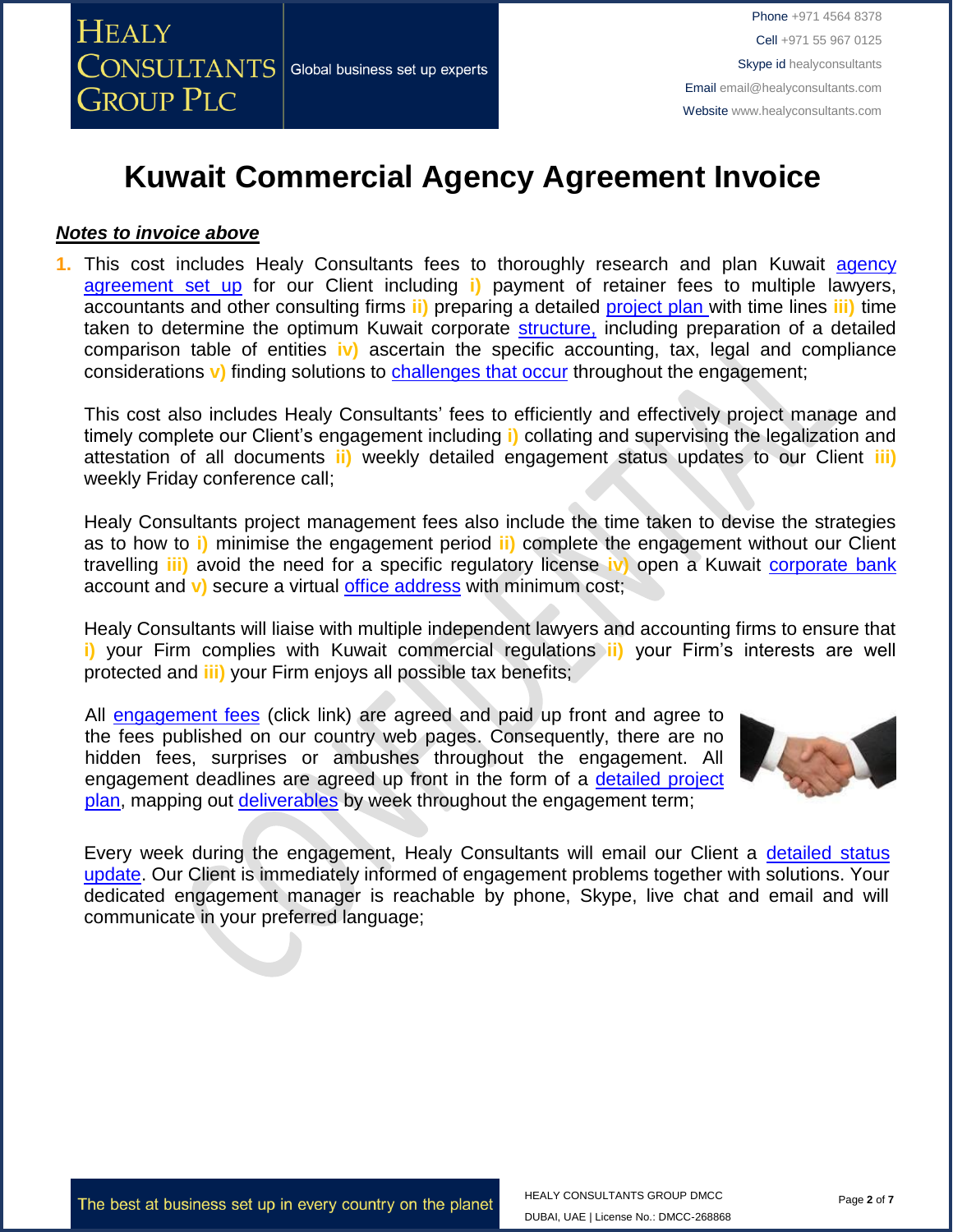**2.** This fee includes the time taken to **i)** find the optimum Agent with the correct license **ii)** negotiate the best contract terms on behalf of our Client **iii)** complete our detailed due diligence of the Kuwait Agent and supply our Client with the documents. This fee excludes the annual fees paid to the Kuwaiti Agent which will approximate US\$60,000 annually;

As always, Healy Consultants will negotiate with all third parties to eliminate or reduce engagement costs. For transparency purposes, all third-party fee payments will be supported by original receipts and invoices. Examples of possible third-party payments include **i)** embassy fees **ii)** notary public costs **iii)** official translator fees;

Healy Consultants will draft a Kuwait Commercial Agency Agreement for our Client. We will engage our Kuwait lawyers or review and approve the same, protecting our Clients' interests and ensuring compliance with Kuwait's local law. All third party fee payments will be supported by original receipts and invoices;

**3.** For your multi-national company, Healy Consultants will be pleased to open a Kuwait [corporate](http://www.healyconsultants.com/kuwait-company-registration/banking/)  [bank account.](http://www.healyconsultants.com/kuwait-company-registration/banking/) It is a time consuming task, and Healy Consultants will shelter our Client from the associated administrative challenges. As you can appreciate, it is a difficult task to obtain bank account approval for a foreign company; when shareholders, directors and bank signatories reside overseas. Healy Consultants will prepare a business plan for the bank to optimize the probability of corporate bank account approval. Depending on our Client's business and nationality, there is a 40% probability the banks will request a bank signatory to travel for a one hour bank interview. Healy Consultants will try its best to negotiate with the bank for a travel exemption. If our Client must travel to Kuwait for corporate bank account opening, Healy Consultants will refund our Client US\$950. Because only a Kuwaiti resident can be the bank signatory of the resident corporate bank account, Healy Consultants will assist our Client to obtain a Kuwait resident visa for an additional fee;

The banks enjoy ultimate power of approval of corporate bank account applications. Consequently, guaranteed success is outside of Healy Consultants' control. What is inside our control is the preparation and submission of a high quality bank application that maximizes the likelihood of approval. To date, we enjoy a 100% approval record because of [our global banking relationships](http://www.healyconsultants.com/international-banking/corporate-accounts/) and determination;





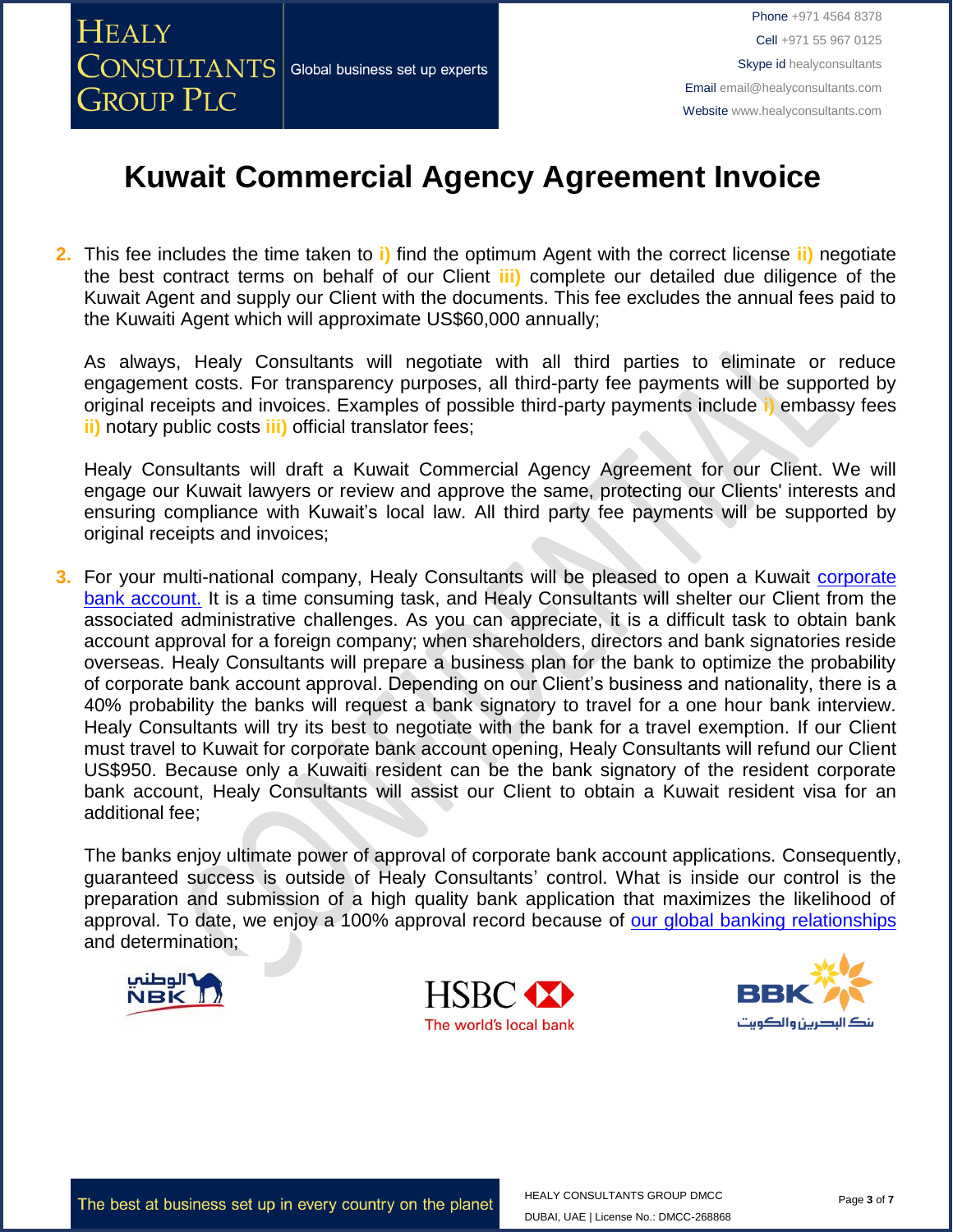**HEALY** 

**GROUP PLC** 

## **Kuwait Commercial Agency Agreement Invoice**

Global banks continue to tighten corporate bank account opening procedures, their internal compliance departments completing more thorough due diligence of Clients. Consequently, our Clients should expect the bank account approval period to take up to 8 weeks. Furthermore, global banks now require evidence of proof of business in the country where the corporate bank account will be, including sales contracts or lease agreement;

- **4.** Healy Consultants fee to register our Client for corporation tax with the [Ministry of Finance](https://www.e.gov.kw/sites/kgoEnglish/Pages/HomePage.aspx) and provide a tax registration number to be placed on our Client's sales invoices;
- **5.** All fees quoted in this invoice correspond to fees quoted [on Healy Consultants' website.](http://www.healyconsultants.com/company-registration-fees/) Please review this invoice carefully to identify errors. During the rush of the business day, it is possible that Healy Consultants inadvertently made fee calculation errors, typing errors or omitted services or omitted historic fee payments from Clients. In the unfortunate event you identify invoice errors, please revert to me directly re the same. I apologize in advance if I or my staff made invoice errors;
- **6.** The fees quoted in this invoice are an average of the fees of a typical Kuwait agency engagement. Only after agreeing each individual client's business structure and needs, can Healy Consultants provide a custom, tailored fee quotation. Unfortunately, government and agent fees vary by industry by company. If during the engagement, Healy Consultants realizes the company incorporation is more complex than anticipated, requiring large investment of time, my Firm will revert to request additional fees. If Healy Consultants completes the engagement faster and more easily than expected, Healy Consultants is happy to refund some fees to our Client;
- **7.** This invoice does not include the **i)** annual fee payable to the local agent **ii)** termination fee payable to the agent at the end of the Agency Agreement **iii)** monthly office rental fee, which will be payable by our Client to the Kuwait landlord directly and **iv)** all potential third party fees relating to legalisation and translation of personal and company documents;
- 8. If required, Healy Consultants will be pleased to assist your firm to secure employee [visa](http://www.healyconsultants.com/kuwait-company-registration/formation-support-services/) approvals. Our fee is US\$4,950 for the first employee, US\$3,950 for the second employee, US\$2,950 per employee thereafter. Our employee visa fees includes preparation of a quality visa application and submitting to the correct Government immigration officers. The Government enjoys ultimate power of approval of visa applications. Consequently, guaranteed success is outside of Healy Consultants' control. What is inside our control is the preparation and submission of a high quality immigration visa application that maximizes the likelihood of visa approval;
- **9.** To assist our Clients to minimize foreign exchange costs, we offer the payment in SG\$, Euro, Pounds or US\$. Kindly let me know in which currency your Firm prefers to settle our fees and I will send an updated invoice, thank you;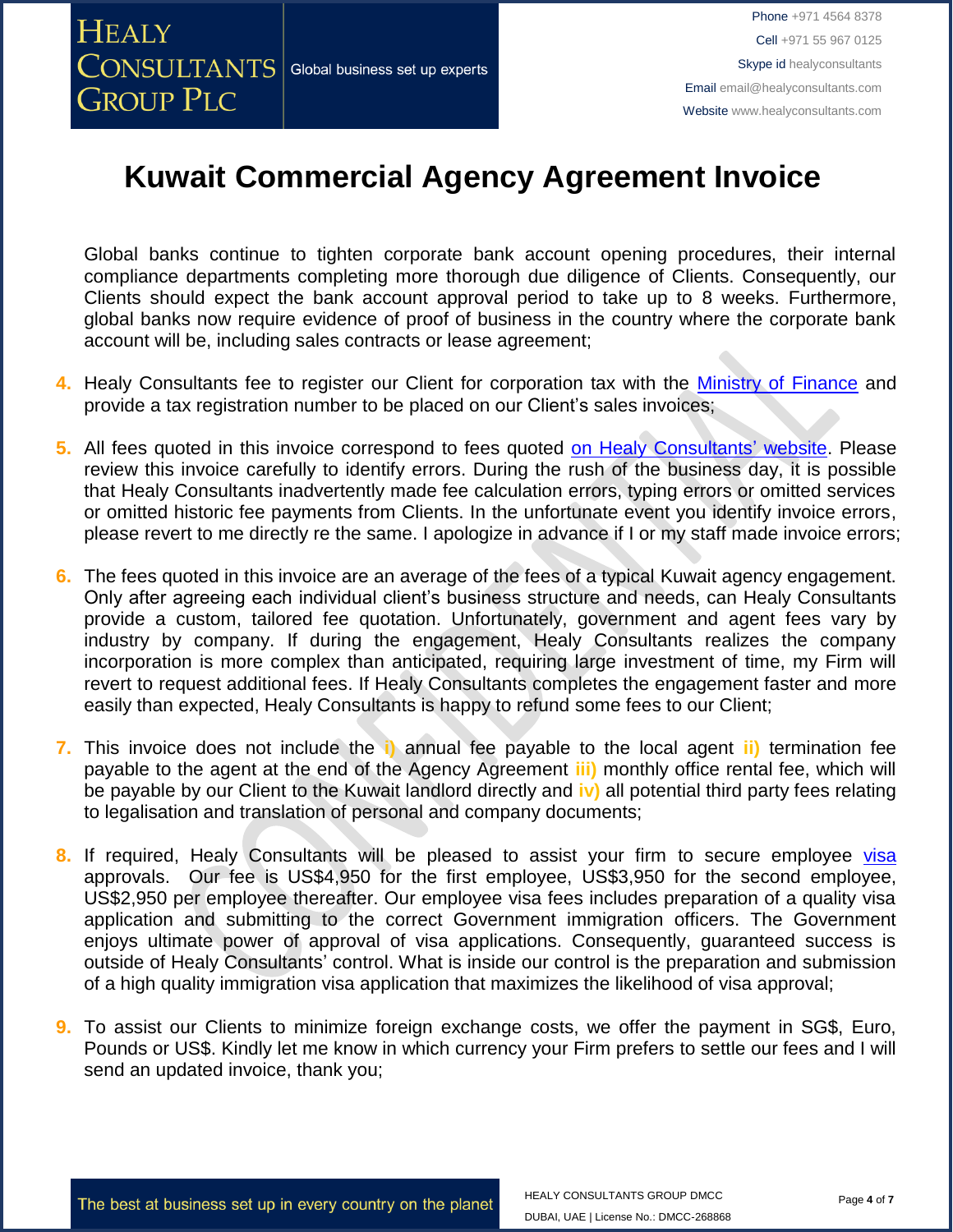

Phone +971 4564 8378 Cell +971 55 967 0125 Skype id healyconsultants Email [email@healyconsultants.com](mailto:EMAIL@HEALYCONSULTANTS.COM) Website [www.healyconsultants.com](http://www.healyconsultants.com/)

### **Kuwait Commercial Agency Agreement Invoice**

- **10.**Some of our Clients request Healy Consultants to provide temporary shared [office space](http://www.healyconsultants.com/virtual-office/) for 6 months until our Client finds their preferred business address. If your Firm requires this service from Healy Consultants, our monthly fee amounts to US\$2,950. Alternatively, some of our Clients request Healy Consultants to locate permanent office premises and our one-time fee for this service is US\$7,950;
- **11.**If our Client and Healy Consultants properly plan this engagement, our Clients' will *not* have to travel during this engagement. Healy Consultants will efficiently and effectively complete company registration and corporate bank account opening in a timely manner without our Client presence. Instead, our Client will need to **i)** sign and get documents legalized in the embassy in their country of origin and **ii)** courier the originals to Healy Consultants office;



- **12.**Depending on our Client's business and nationality, the Kuwaiti Government may require a special regulatory license to carry on your business in the country. Healy Consultants will assist our Client secure license approval; there may be additional engagement fees. However, the Government enjoys ultimate power of approval of company registrations and business licenses;
- **13.**During the engagement, shareholders and directors' documents may need to be translated into the local language; before the Government and Bank approves company registration and corporate bank account opening respectively. Consequently, our Client should budget for possible additional translation and embassy attestation fees. Either our Client or Healy Consultants can complete this administrative task;

As always, Healy Consultants will negotiate with all third parties to eliminate or reduce additional engagement costs. For transparency purposes, all third party fee payments will be supported by original receipts and invoices. Examples of possible third party payments include **i)** embassy fees **ii)** notary public costs **iii)** official translator fees;

**14.**Engage Healy Consultants to [project manage](http://www.healyconsultants.com/project-manage-engagements/) business set up in every country on the planet. We are the best in the [world](http://www.healyconsultants.com/best-in-the-world/) at what we do, timely completing the  $A$  to  $Z$  of every country engagement;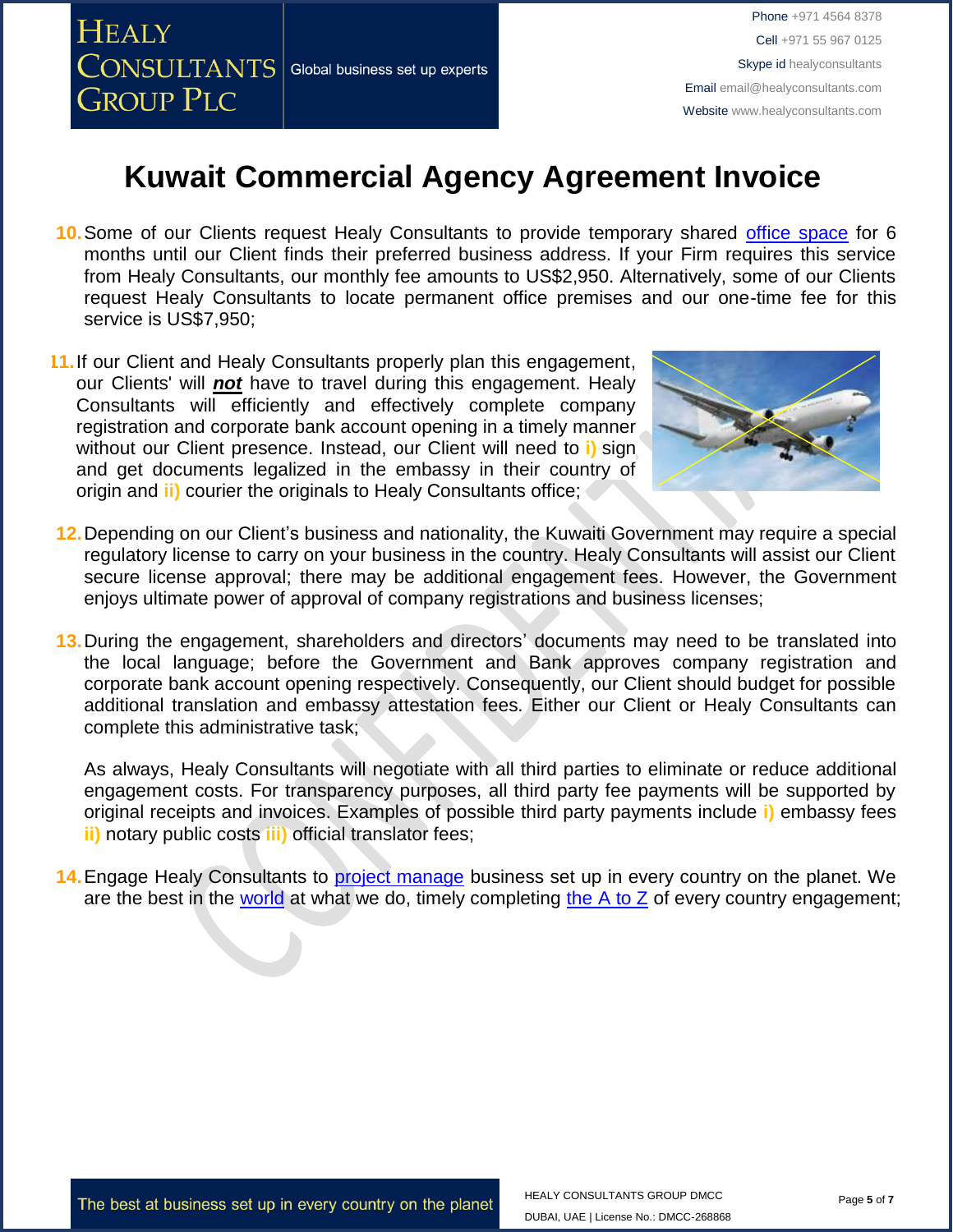

- **15.**It is important our Clients are aware of their personal and corporate tax obligations in their country of residence and domicile; and they will fulfill those obligations annually. Let us know if you need Healy Consultants help to clarify your local and international annual tax reporting obligations.
- 16. As stipulated on our **[business website](http://www.healyconsultants.com/)** and in section 3 of our engagement letter, Healy Consultants will only commence the engagement following **i)** settlement of our fees and **ii)** completion and signing of our legal engagement letter;
- 17. Healy Consultants will only incorporate your company after 75% of [due diligence documentation](http://www.healyconsultants.com/due-diligence/) is received by email. Healy Consultants will only open a corporate bank account after 100% of the Client's original due diligence documentation is received by courier;
- **18.** Some of our Clients' engage Healy Consultants to [recruit \(click link\)](http://www.healyconsultants.com/corporate-outsourcing-services/how-we-help-our-clients-recruit-quality-employees/) local employees. We have a lot of experience in this area and we are quite skilled at securing quality candidates for our Clients';

Thank you for your business and we look forward to working closely with you over the coming months as we [project manage \(click link\)](http://www.healyconsultants.com/about-us/why-us/a-to-z-of-business-set-up/) our Client Kuwait engagement.

Best regards,

*Aidan Healy*

Aidan Healy

**[Business owner](http://www.healyconsultants.com/about-us/key-personnel/aidan-healy-profile/)** 

Healy Consultants Group

**Tel:** (+65) 6735 0120 (direct)

 $\overline{\phantom{a}}$  , we can assume that the contract of  $\overline{\phantom{a}}$ 

**Web:** [www.healyconsultants.com](http://www.healyconsultants.com/)

**Address:** 5618 Safat 13057 Kuwait Sharq, Khaled St. Ajeel Bldg, Kuwait City, Capital 13057

**Skype:** healyconsultants

### *Confidentiality Notice*

This transmission and accompanying files contain confidential information intended for a specific individual and purpose. This transmission is private and confidential. If you are not the intended recipient, you are hereby notified that any disclosure, copying or distribution or the taking of any